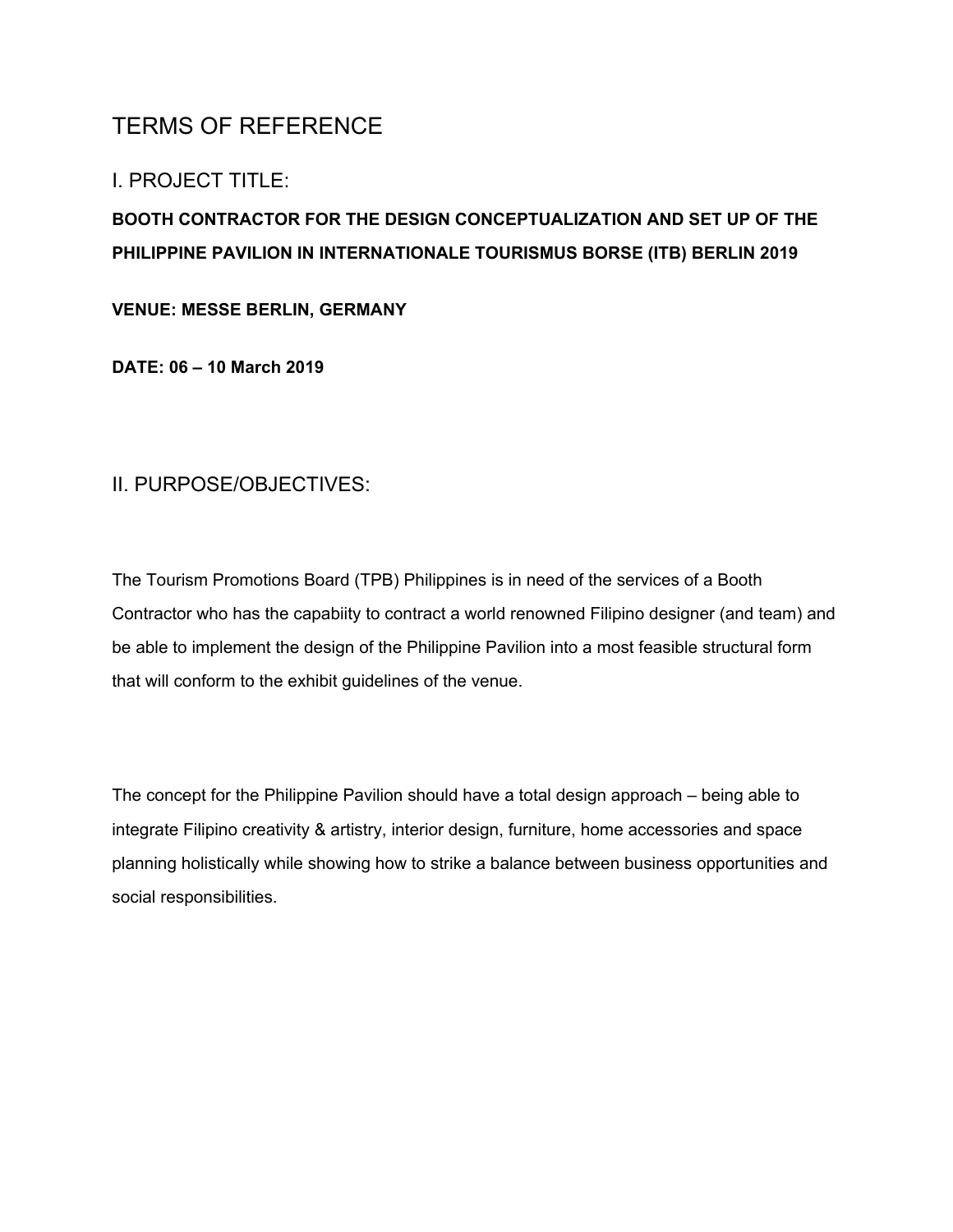1. The design team must be composed of Filipino designers who are active practitioners of modern Philippine architecture and design (architecture and interior design practice); advocates of environmentally sustainable design and practices the principles of ecological sustainability;

2. The company of the design team to be contracted by the Booth Contractor must be Filipino-owned and must be registered with the Philippine SEC;

3. The design team must have at least 2 years experience in designing similar projects that showcase the modern, progressive Philippines in the international arena, aligned with the Philippine country brand and overarching directions of the DOT management on responsible and sustainable tourism;

4. The design team must have at least 2 years experience in collaborating, coordinating and supervising the construction of the Philippine booths/pavilions/stands in the international scene with foreign contractors, and be able to do so for the Internationale Tourismus Borse (ITB) Berlin;

5. The design team's company must have a strong professional relationship with other Filipino designers and furniture companies, and have proven capability to curate, recommend and negotiate with them for the lease and/or purchase of furniture and accent pieces (at cost purchase) needed to complete the Philippine experience through its pavilion design.

The design of the Philippine pavilion aims to attain the following objectives:

1. Communicate and generate positive "name recall" of the refreshed tourism brand "It's More Fun In the Philippines" anchoring on responsible and sustainable tourism;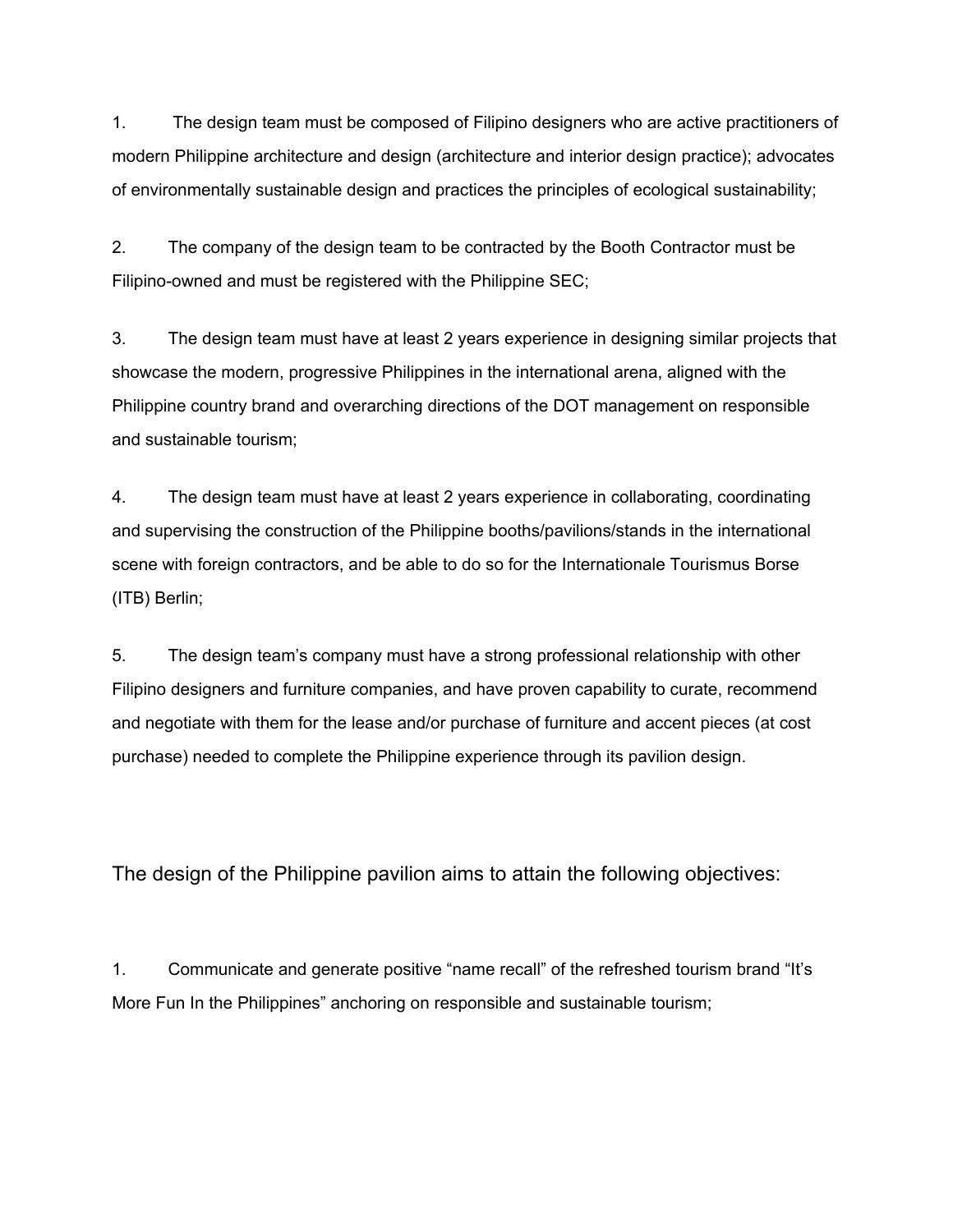2. Establish the Philippines as a preferred tourist destination in Asia that provides optimal experience featuring and emphasizing its culture, cuisine, and people;

3. Create an atmosphere that reflects a modern and progressive Philippines claiming its position as one of the "premiere" destinations in Asia;

4. Showcase cross promotion of Philippine tourism and trade products and services (furniture, furnishings, food/culinary, artifacts, architecture, and the likes);

5. Attract and encourage consumer, press and travel trade guests to visit the Philippine Pavilion;

6. Provide a highly functional, interactive yet visually appealing area for the provision of Philippine tourism information, product updates, audio visual presentations, table top business meetings, and other promotional activations that will showcase the Philippine artistic ingenuity;

7. Highlight the Philippine destinations with focus on interest/motivation driven strategies that compliments the country's culture and trade products;

8. Incorporate the use of interactive display solutions, new digital technology, and/or augmented reality devices in presenting the Philippines to the international market to drive interest through a taste of the optimum experience in the country.

#### III. SCOPE OF WORK/DELIVERABLES

1. A functional design for the Philippine Pavilion that will showcase the country's iconic products and offerings as one of the premiere travel and leisure destinations in Asia, taking into consideration the rules and regulations set forth by the ITB Berlin organizers.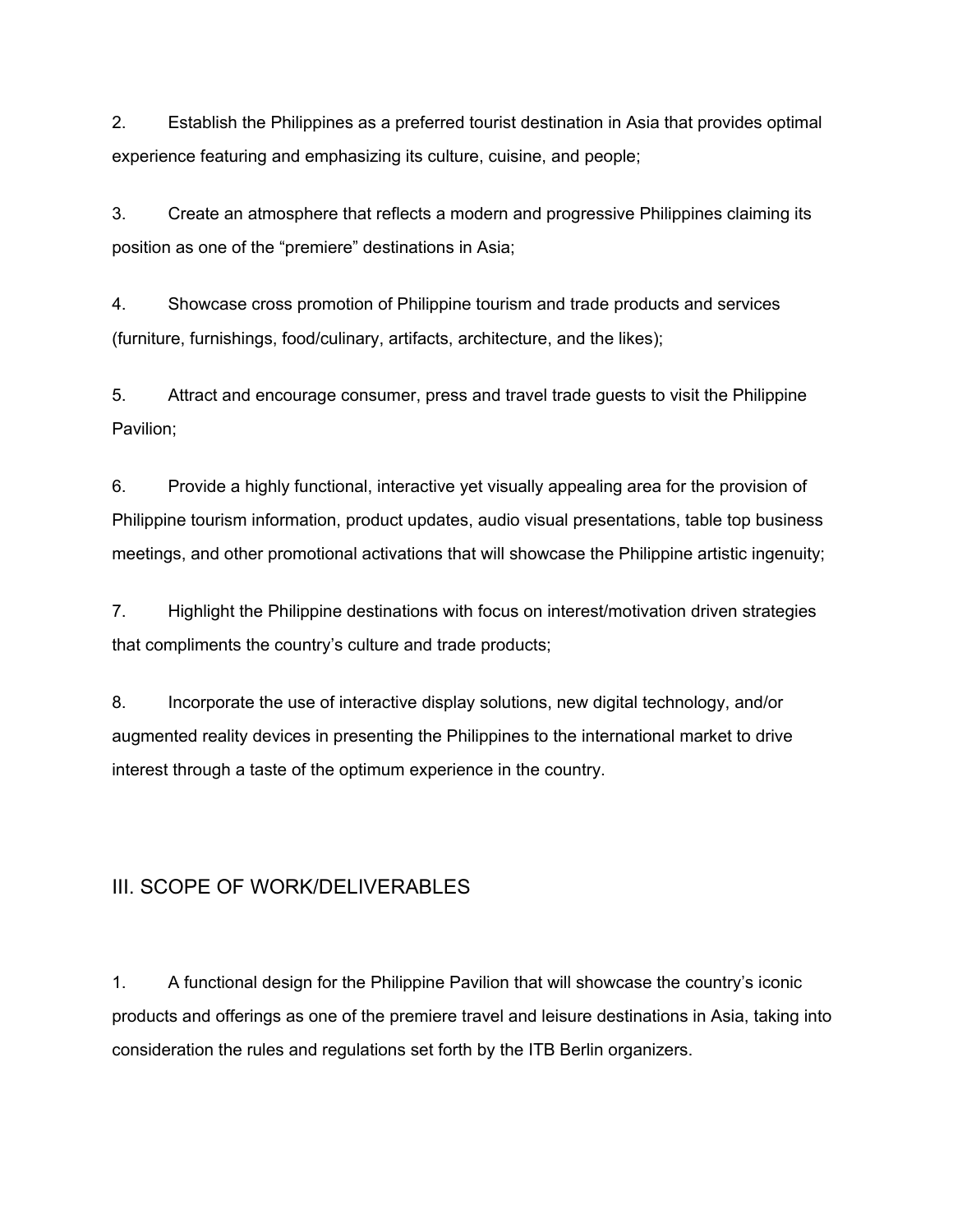Note: Bidder should be flexible in terms of incorporating inputs of TPB in the overall look of the Philippine pavilion and be able to provide necessary adjustments on paper (floor plan and perspectives) within 48 hours after inputs from TPB. Final set of floor plan and perspectives and working drawings should be approved and signed before implementation.

2. Philippine Pavilion Details:

Size: 270 sq.m. located at Hall 26 A (Stand Nos: 101, 136, 138,134)

See Exhibit floorplan for reference

3. Provide individual company work stations or negotiating tables with 3 chairs and lockable individual storage box (or cabinet/drawer) for each Philippine private sector exhibitor located along the perimeter of the stand (approximately 30 exhibitors), to include installation of individual corporate identity; Each work station should have appropriate electric outlets and adaptors, brochure stand/rack

4. Provide booth space, should there be featured destination/Local Government Unit (LGU) within the Philippine Pavilion:

2-4 destination booths only (first-come, first-serve basis);

Maximum size of 9-12 sqm space per featured destination;

· individual destination info counters with backlighted corporate identity (for destination properties), name only of destination (for LGU), and storage;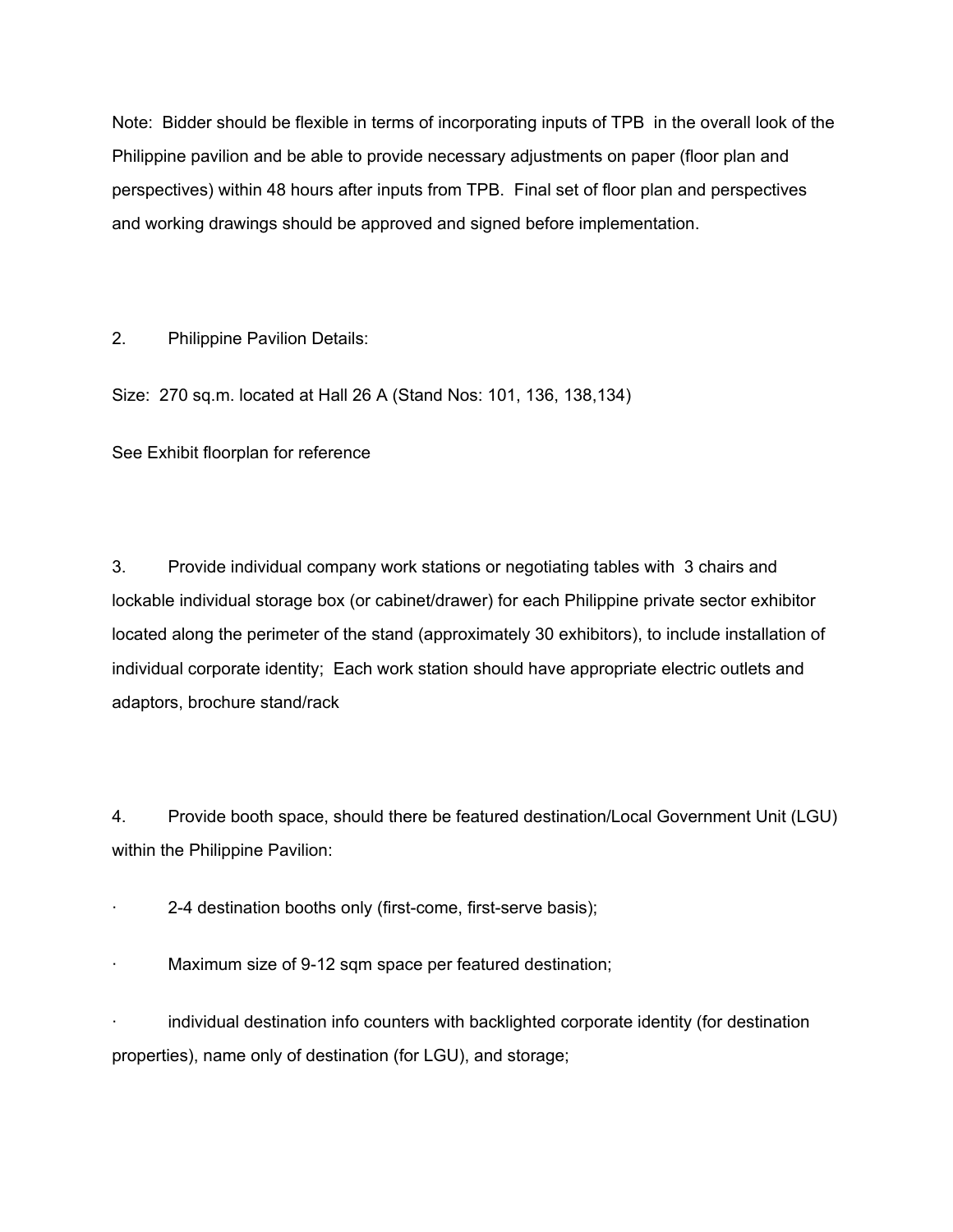maximum of 3-4 tables with 3 chairs each for B2B with corresponding electric outlets per table;

destination visuals/graphics;

wi-fi connectivity;

- · 2 brochure racks per featured destination booth;
- 42" LED with player for their AVP; and,

5. One (1) enclosed main VIP Reception Lounge that can comfortably accommodate 8 officials/guests at one given time and should have the following: lounge chairs, center & side tables, 1 huge LCD screen with player, wi-fi internet access, appropriate accessories, console tables with lockable cabinets, sufficient number of electric outlets with adaptor (if needed);

6. Maximum of two (2) Philippine Information counters with at least 2

chairs per counter, LED screen/s, power outlet, lockable cabinets, brochure racks, Directory of Exhibitors with stand floor plan, appropriate visuals and accessories;

7. An area equipped with LED Wall, DVD Player and other necessary technical riders that could double-up for video presentations, live animation, media briefs/announcements on the new marketing directions and strategies of DOT and TPB relative to the promotion of the Philippines as a choice destination for leisure travel, FITs, M.I.C.E., etc. Furnitures and fixtures should depict a modern Philippines and conform to the general theme policy direction of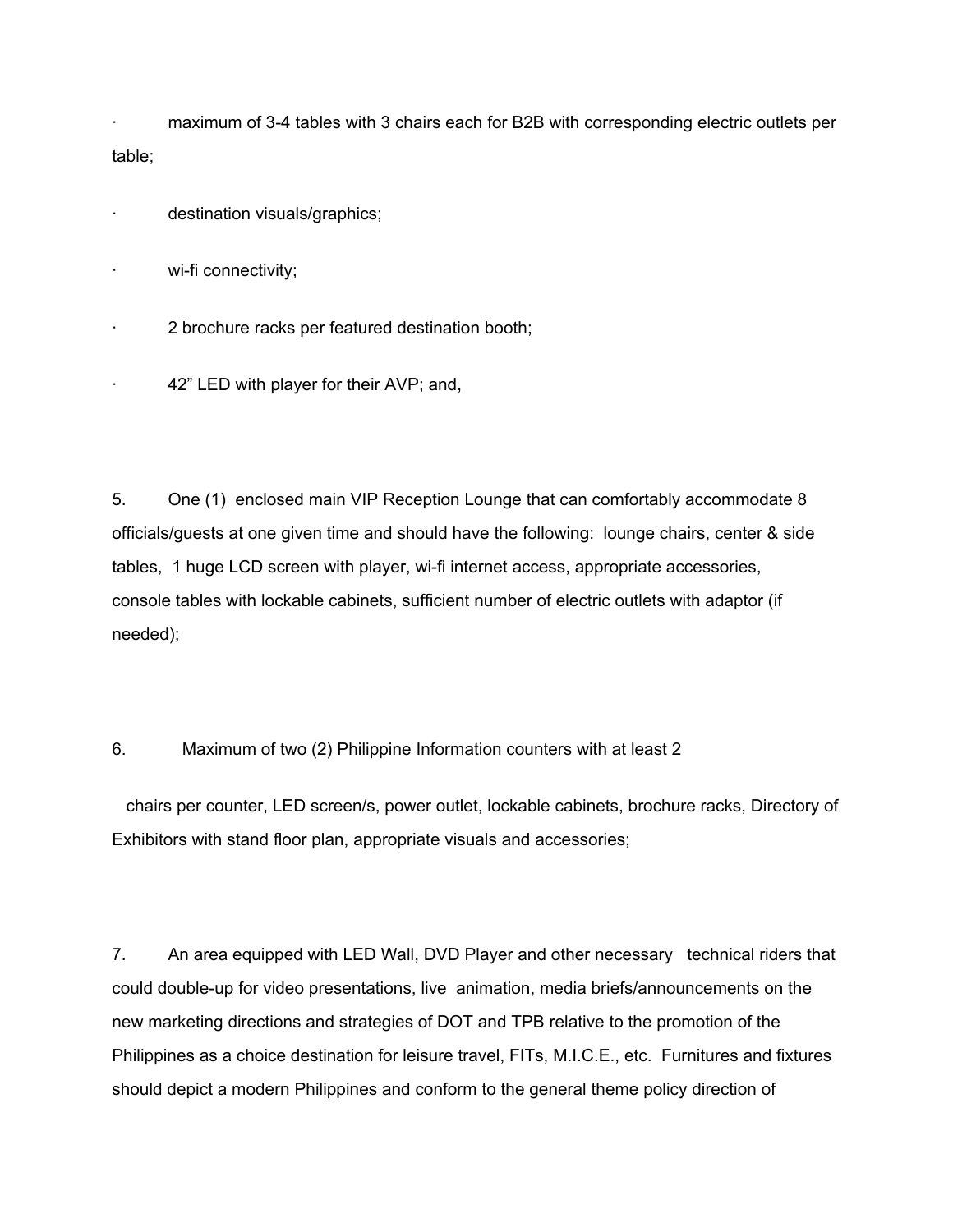anchoring on responsible and sustainable tourism under the umbrella country branding campaign It's more fun in the Philippines™®

8. Appropriate storage area with lockable lockers (enough to accommodate personal belongings/effects of Philippine sellers/reps), storage areas should have the following: lockable lockers, wardrobe/coat hangers, mirror, shelves for brochures to include a mini office area for the color printer with ink, bond paper, etc.

9. Service kitchen cum dining area (for the Philippine delegation) which should have the following: sink with running water, hot and cold water dispenser, coffee maker, water percolator, small refrigerator, storage cabinet and shelves, trash bins with ample supply of trash bags, small dining area with counters and bar stools, lockable door;

10.Coffee/bar nook to serve as an experiential area to promote Philippine Coffee, drinks/concoctions and food/delicacies only found in the Philippines. The nook must have a counter with adequate shelves, sink or its equivalent washing bin, waste baskets, and other coffee-related paraphernalia;

11. Digital printing, using materials that are ecological, for backdrop visuals/overhead ceiling banners with trusses/interior decor as needed, fresh plants and flowers, sufficient lighting plan and fixtures and other decorative elements and accessories;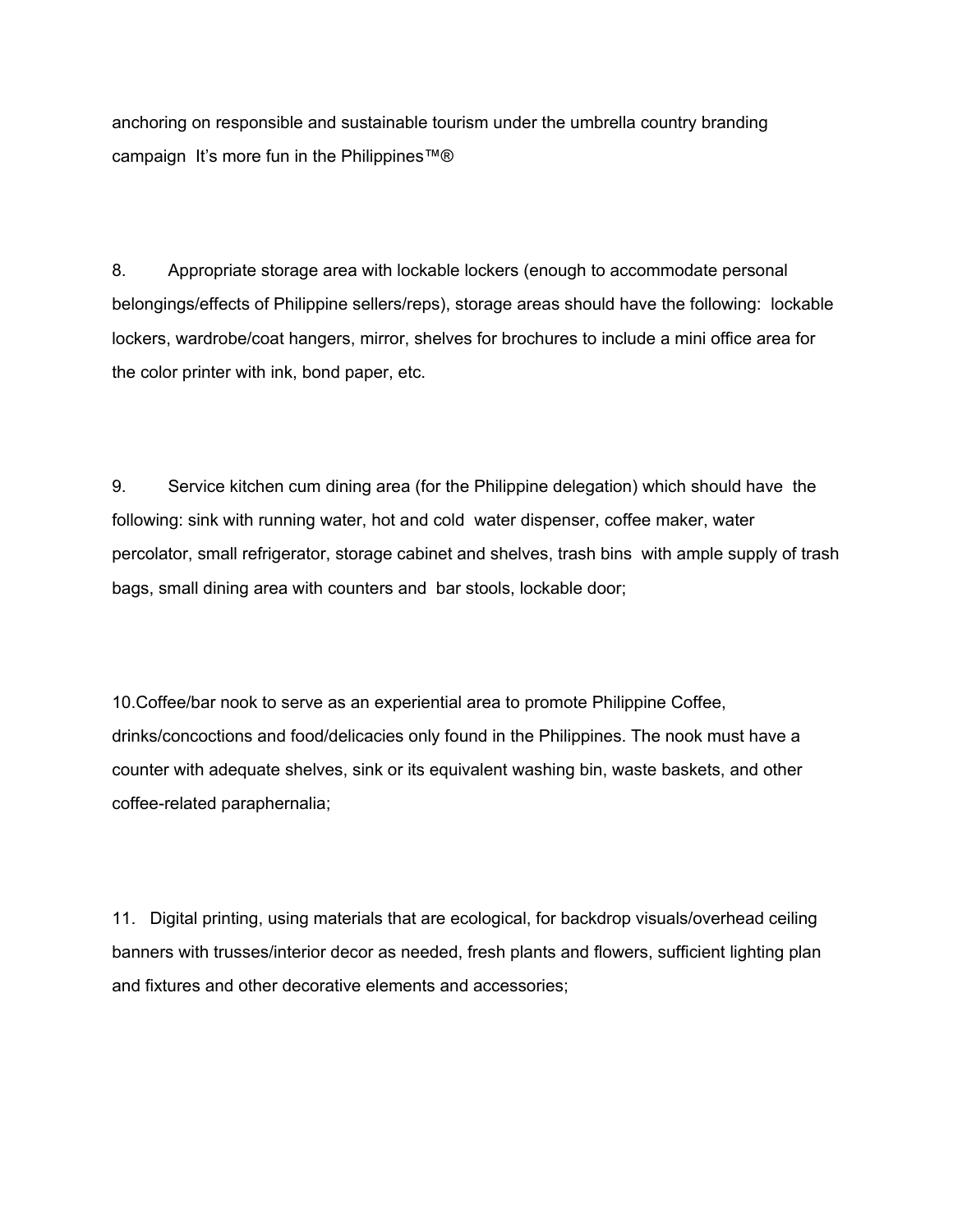12. Elevated carpeted platform/floor to conceal the electrical wirings

and connections;

13. The VIP reception lounge should have the following: lounge chairs, center and side tables, 1 huge LCD screen with video player, wi-fi internet access, appropriate and accessories, console tables with lockable cabinets and appropriate;

14. Furnitures and fixtures should depict a modern Philippines anchoring to the general directions of DOT Management on responsible and sustainable tourism;

15. Sufficient power outlets (minimum of 2 sockets) and correct amp;

16. Other pertinent inclusions deemed necessary by both parties to improve the general look and function of the stand and other logistical services as needed;

## IV. TIME FRAME AND SCHEDULE OF WORK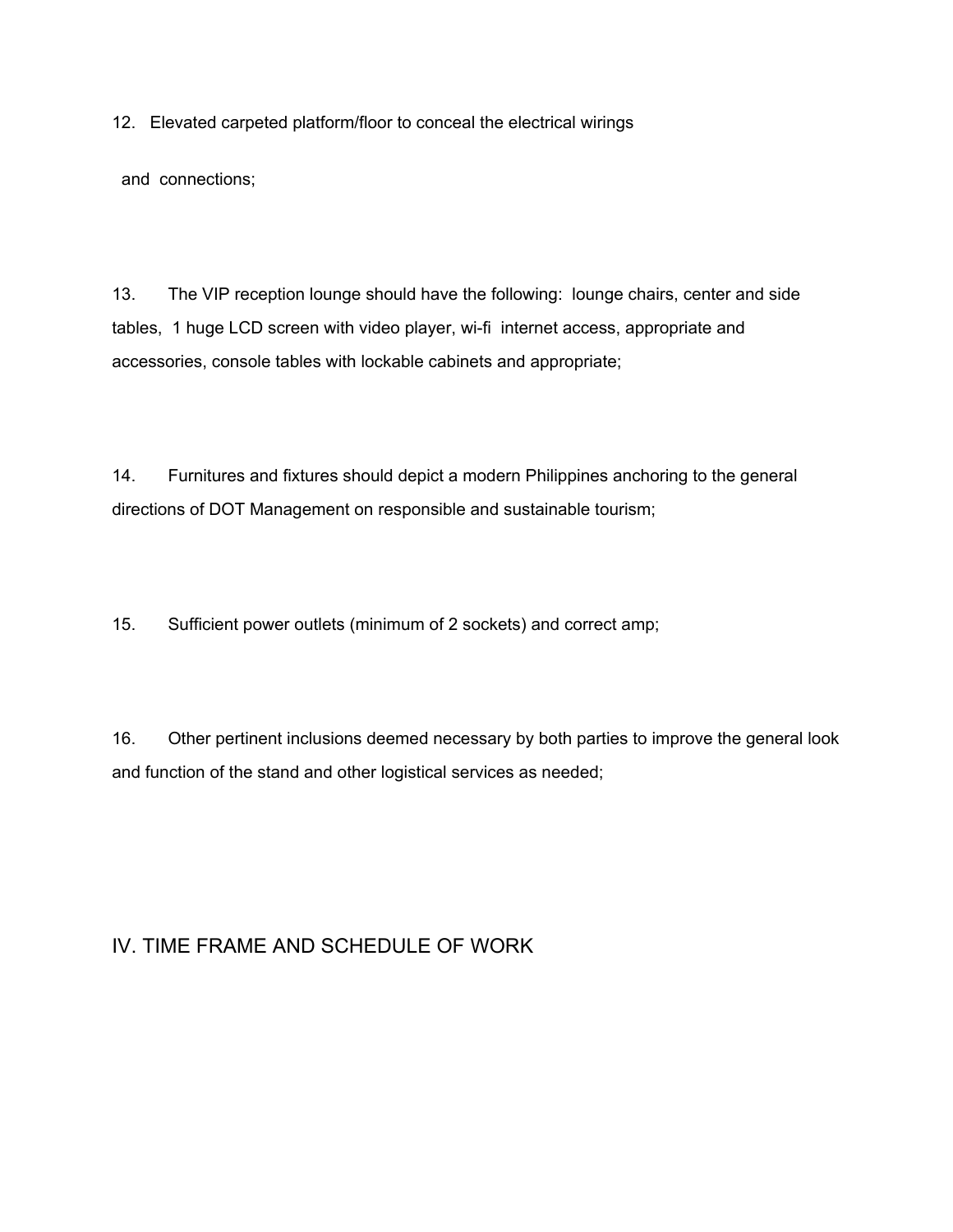The contract duration is for a period of thre to four-month period with the a timeline that is workable as agreed by the TPB and the Design Team

## V. BUDGET

Total Budget allocation for the overall design concept and set up is PHP20.0 Million or its USD or EUR equivalent

## VI. PAYMENT PROCEDURE

Following is the payment procedure:

- 15% upon approval signing of the contract shall be processed
- 35% upon approval and acceptance of the first draft
- 25% upon approval and acceptance of final design
- 25% upon full completion of the Philippine stand as monitored by the

Architect/s and designers

Contact Person: